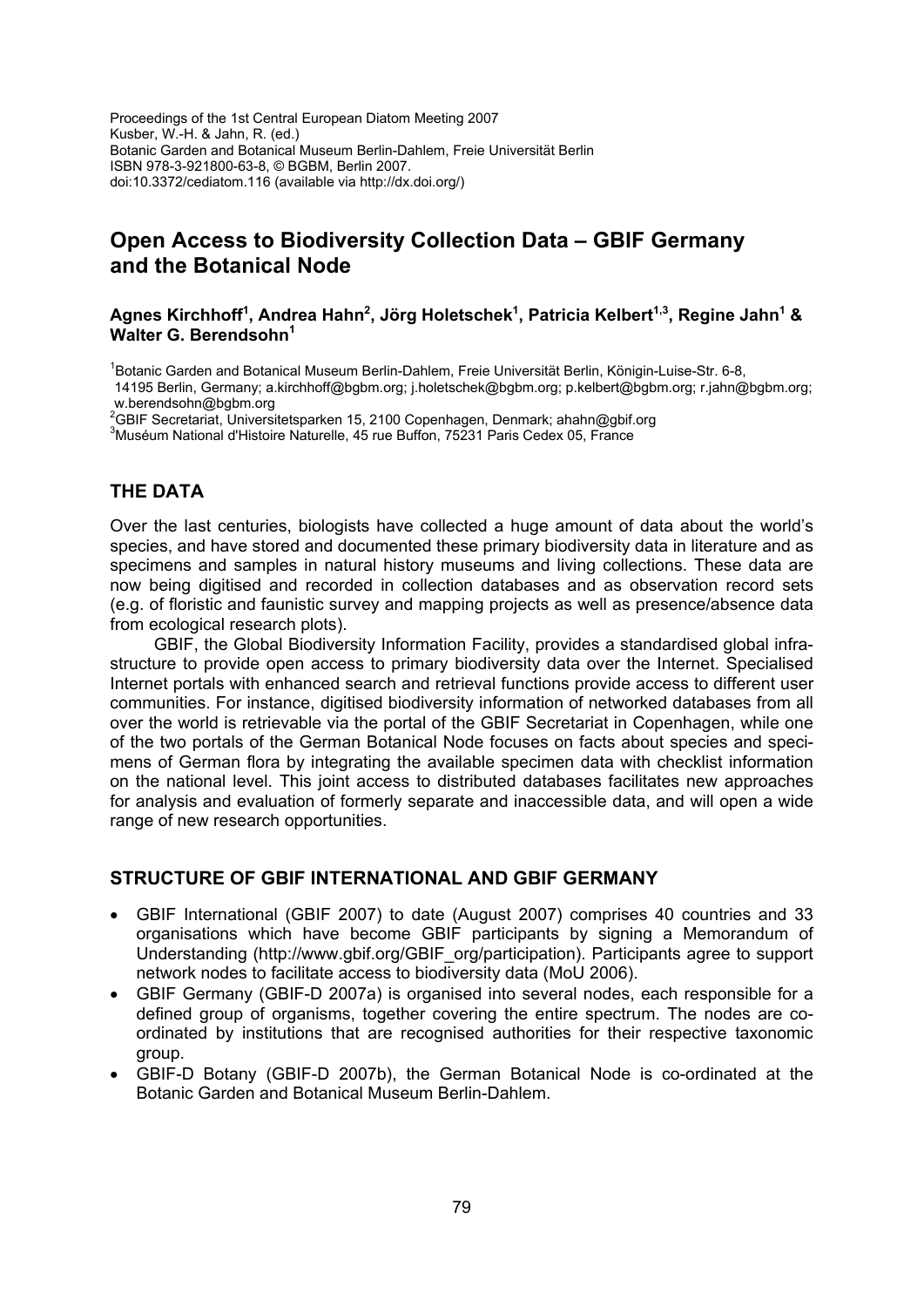## **CONNECTING HISTORICAL DATA WITH PRESENT DAY MEASUREMENT DATA**

Within the framework of the German GBIF node system, the Botanical Node provides access to botanical collections and databases in Germany and to data on the German flora. These data are contributed to GBIF International. Five information domains (Fig. 1) cover central aspects of botanical data provision. Some of them are already represented on the Internet with extensive information. GBIF-D Botany integrates these resources by combining them in a joint access system. As a result, biodiversity information held in herbaria, stored over a period of almost three centuries, can now be linked with present-day observation and collection data. Combining these data of multiple resources offers new information that would not exist in any single data source. A possible application could be the tracking of today's invasive species' progress back in time.

# Concept-oriented Taxonomical Information Species Information Specimen Information Herbaria | Observational Data Living **Collections** Crop Plant **Collections**

#### **GBIF Botany information domains**

**Fig. 1.** Information domains related to the Botanical Node of GBIF.

## **NETWORKING HETEROGENOUS BIODIVERSITY DATA – NETWORK ARCHITECTURE AND SOFTWARE COMPONENTS –**

Historically, digital data storage of collections uses a wide variety of database management systems and software, and the same applies to data structures. With the help of software applications developed by publicly funded projects within the biodiversity research community, a search across distributed heterogeneous databases is now possible. One of these applications was developed by the EU-financed project BioCASE (Biological Collection Access Service for Europe, see BioCASE 2007); for a given search, a metadatabase is consulted to find relevant registered providers. The search is translated into a common query format (the BioCASe protocol), and is sent to all relevant providers via http. Each provider database is set up with a piece of software (the BioCASe provider software) that is responsible for translating the generic query into the native database language and structure; this setup has to be configured only once. The BioCASe provider software then translates the database query results into a common transfer format (XML structure), and returns it to the querying portal for further processing and display (Güntsch et al. 2007). The XML structure follows the ABCD (Access to Biological Collection Data) schema definition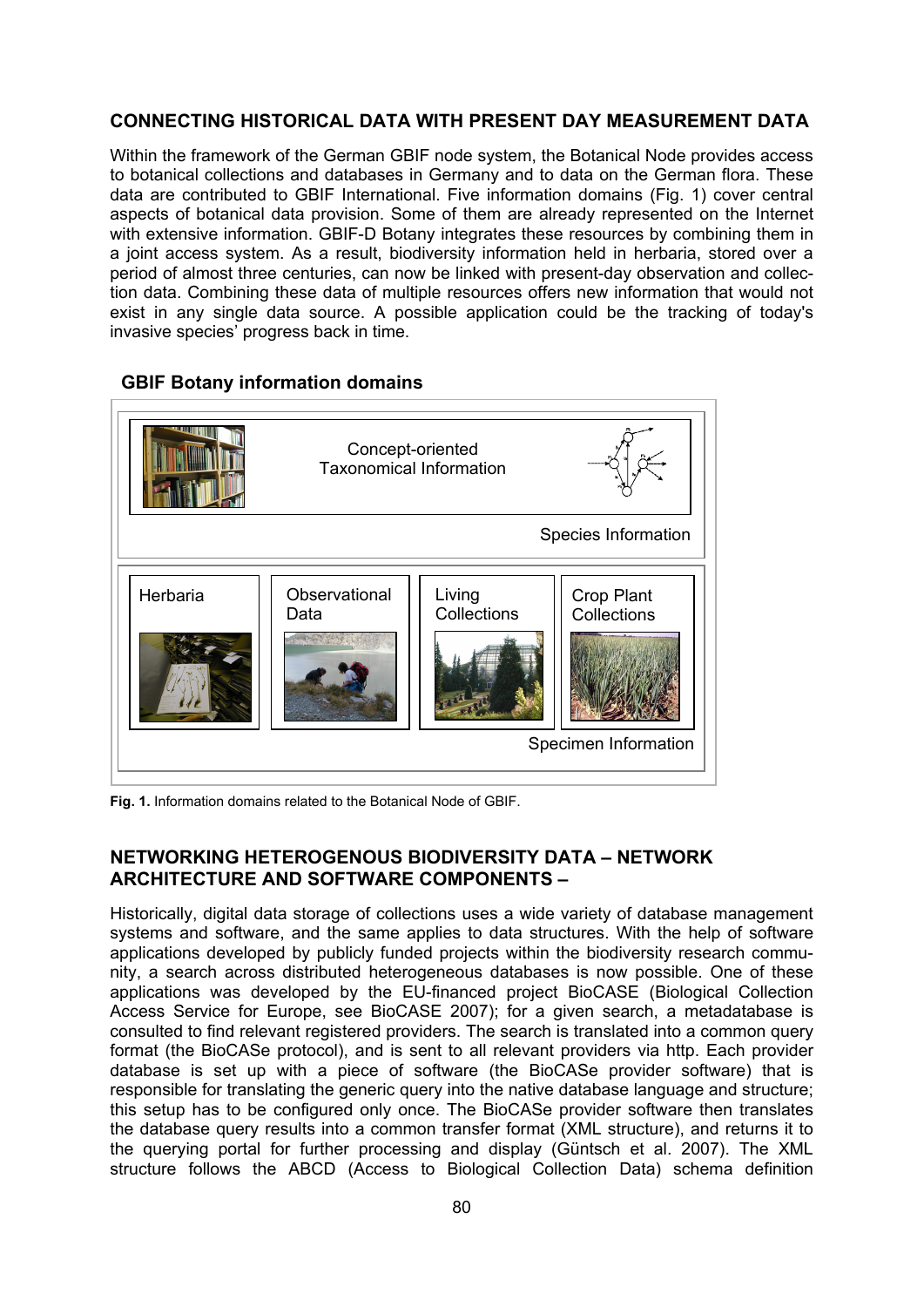(Berendsohn 2007), an XML standard defining more than 1000 terms describing specimen data. The ABCD standard was ratified by the organisation for Biodiversity Information Standards (TDWG) in 2006.

## **GBIF-D BOTANY DATA ACCESS**

Starting in 2002, the Botanic Garden and Botanical Museum Berlin-Dahlem (BGBM) has set up the Botanical Node within the German GBIF. The node combines specimen data of various herbaria and collections of plants and algae. This is supplemented by data on today's flora and vegetation in Germany (FloraWeb 2007), supplied by the German Federal Agency for Nature Conservation (BfN), by data from the Systax information system on botanical gardens (Hoppe et al. 2007), and by the gene bank accession data of the Leibniz Institute of Plant Genetics and Crop Plant Research, IPK (GBIS/I). Information can be retrieved through two portals (www.gbif.de/botanik/datenabfrage) that provide access to distributed databases using BioCASE software.



c. Display of a specimen picture

**Fig. 2.** *Triceratum favus* Ehrenb. – Biodiversity information of 1839 available via GBIF-D on the Internet in 2007.

One portal focuses on digitised botanical collections and databases held in German institutions (www.gbif.de/botanik/datenabfrage/default.html), while the other provides botanical records (at present more than 3.8 million) from collecting or observation localities within